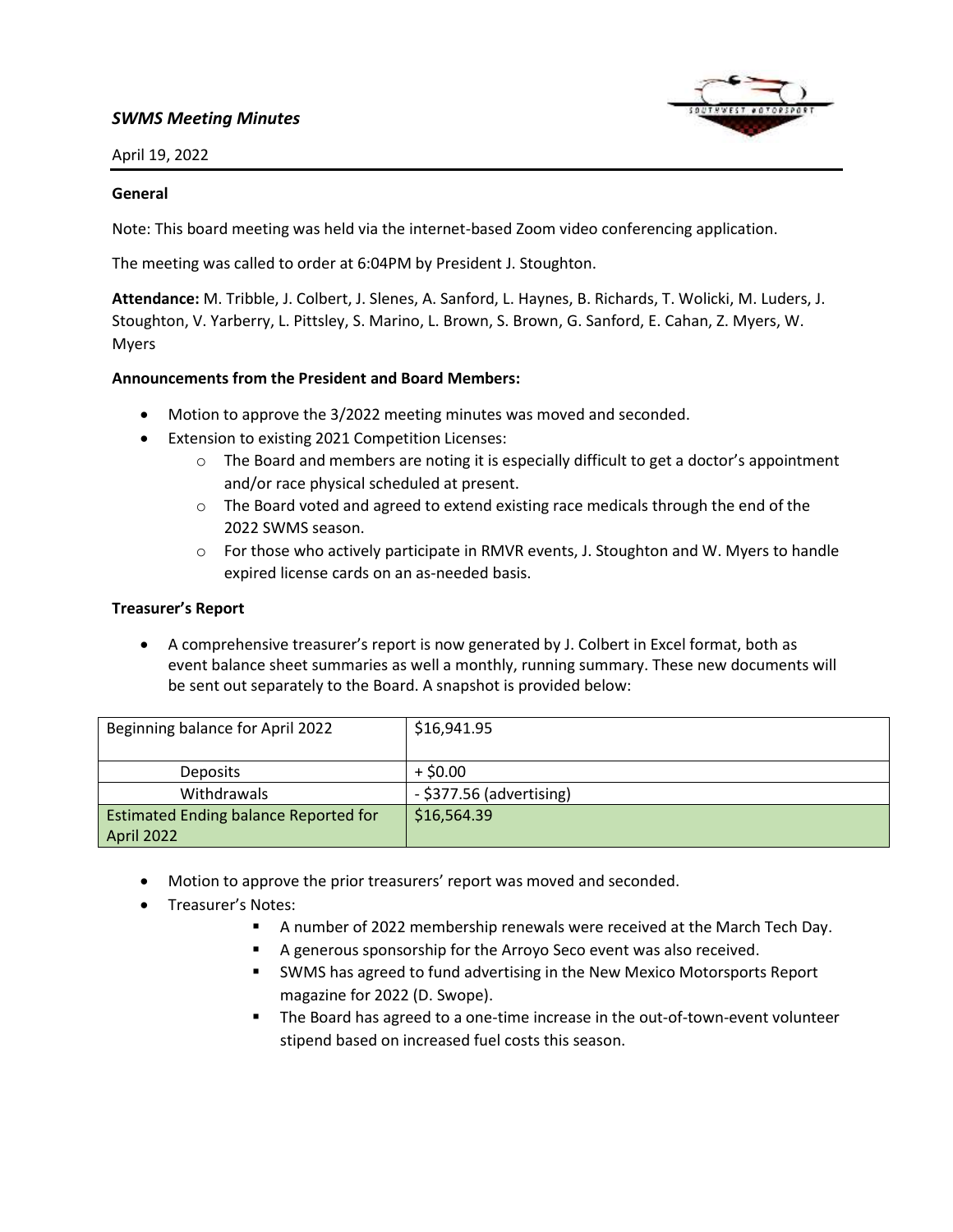### **Events and Races**

- Next Event: April 23/24 Arroyo #1, "Springtime in the Desert"
	- o *Event Coordinator/Race Chair: B. Lee*
	- o *Steward: B. Lee*
	- o *Instructor: TBD on as-needed basis*
	- $\circ$  Approx. 10 to 13 are registered for April ASR event, the event may operate at a slight loss but more to follow.
	- o Worker lunches will be arranged by SWMS.
	- o Track has been confirmed as ready, as has the ambulance service.
	- $\circ$  The weather forecast calls for significant winds, the goal is to start as early as possible.
		- A. Sanford to send out new web announcement with 8am start time.
- May 21/22 Sandia #1, "Racing on the Rio Grande"
	- o *Event Coordinator/Race Chair: L. Pittsley*
	- o L. Pittsley intends to start getting announcements broadcast a week after the ASR event.
- June 25/26 Sandia #2, "Summer Breeze Grand Prix"
	- o *Event Coordinator/Race Chair: J. Colbert*
- July 23/24 Sandia #3, "Sandia Super Cup"
	- o *Event Coordinator/Race Chair: A. Sanford*
- August 27/28 Sandia #4, "Fast Heat" o *Event Coordinator/Race Chair: S. Claunch*
- September 24/25 Sandia #5, "Karting Kraziness"
	- o *Event Coordinator/Race Chair: E. Cahan*
- October 22/23 Sandia #6, "Miata Mayhem"
	- o *Event Coordinator/Race Chair: M. Travers*

### **Old Business**

- 2021 SWMS End of Year Awards Banquet
	- $\circ$  The banquet has been tentatively scheduled for May  $7<sup>th</sup>$  at J. Guthrie's facility.
	- $\circ$  S. Brown recommended to schedule and hold event as soon as possible as medical professionals are expecting a summer COVID spike.
	- $\circ$  Z. and W. Myers to schedule BBQ catering, a small price increase has been noted versus the original quotes earlier in the year.
	- o J. Stoughton and A. Sanford to draft and send web and email invites.
	- o The planning committee should be prepared to have ~40 to 50 people attend.
	- $\circ$  J. Stoughton and J. Colbert will agree on the door fee; not expected to be much different than prior years.
	- $\circ$  Board voted and agreed to hold banquet on May 7<sup>th</sup>; funding and event planning formally approved.